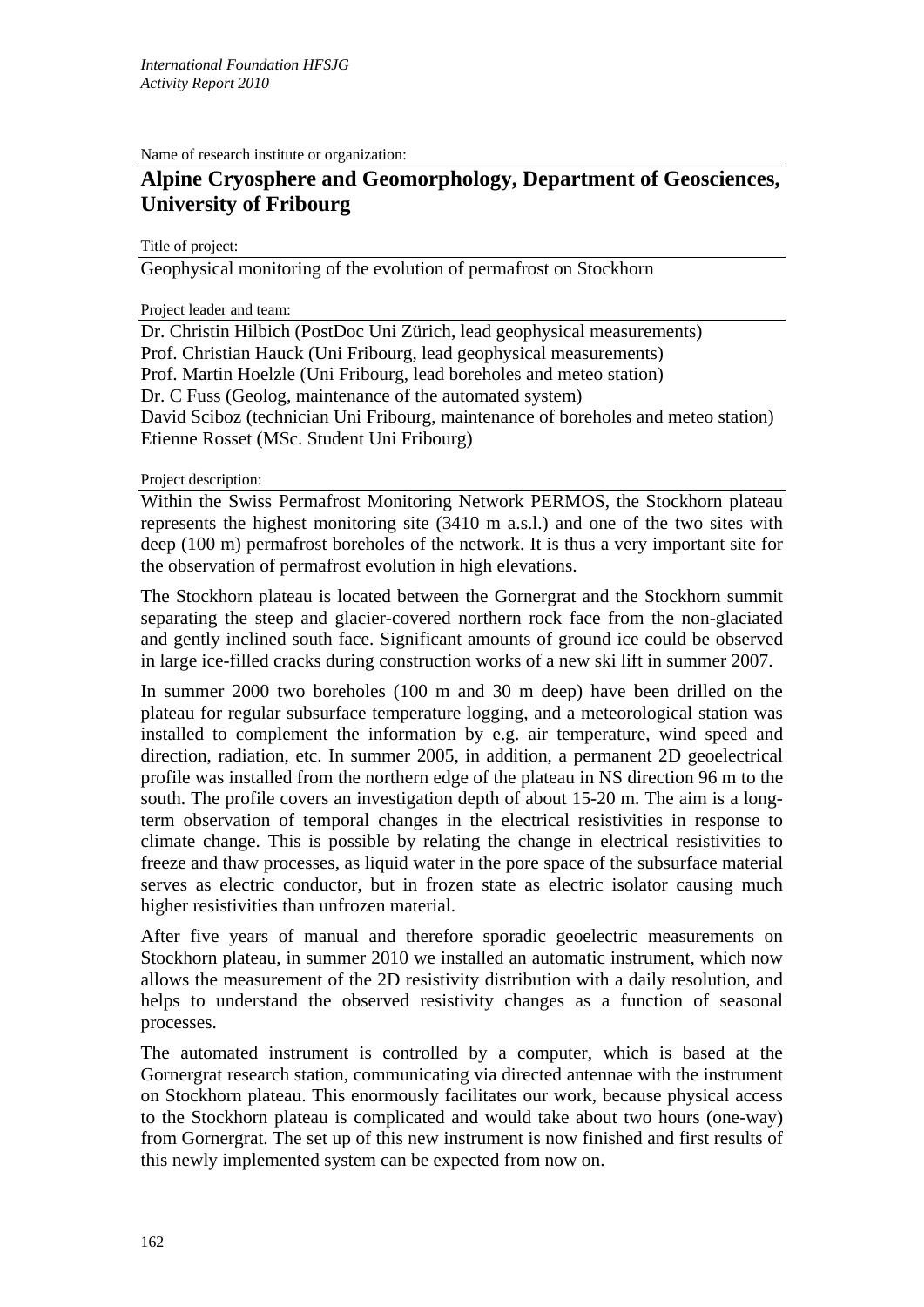

Figure 1: The Stockhorn plateau with the automated resistivity instrument in front and the antennae for communication with the computer at Gornergrat research station behind.

## Key words:

Permafrost, electrical resistivity, freeze/thaw processes

Internet data bases:

www.permos.ch

Collaborating partners/networks:

Permafrost Monitoring Switzerland (www.permos.ch)

Scientific publications and public outreach 2010:

## **Data books and reports**

PERMOS 2010. Permafrost in Switzerland 2006/2007 and 2007/2008. Noetzli, J. and Vonder Muehll, D. (eds.), Glaciological Report (Permafrost) No. 8/9 of the Cryospheric Commission of the Swiss Academy of Sciences, 68 pp.

## **Peer-reviewed papers**

Hilbich, C., Fuss, C. & Hauck, C. (in review). Automated time-lapse ERT for improved process analysis and monitoring of frozen ground. Submitted to Permafrost and Periglacial Processes.